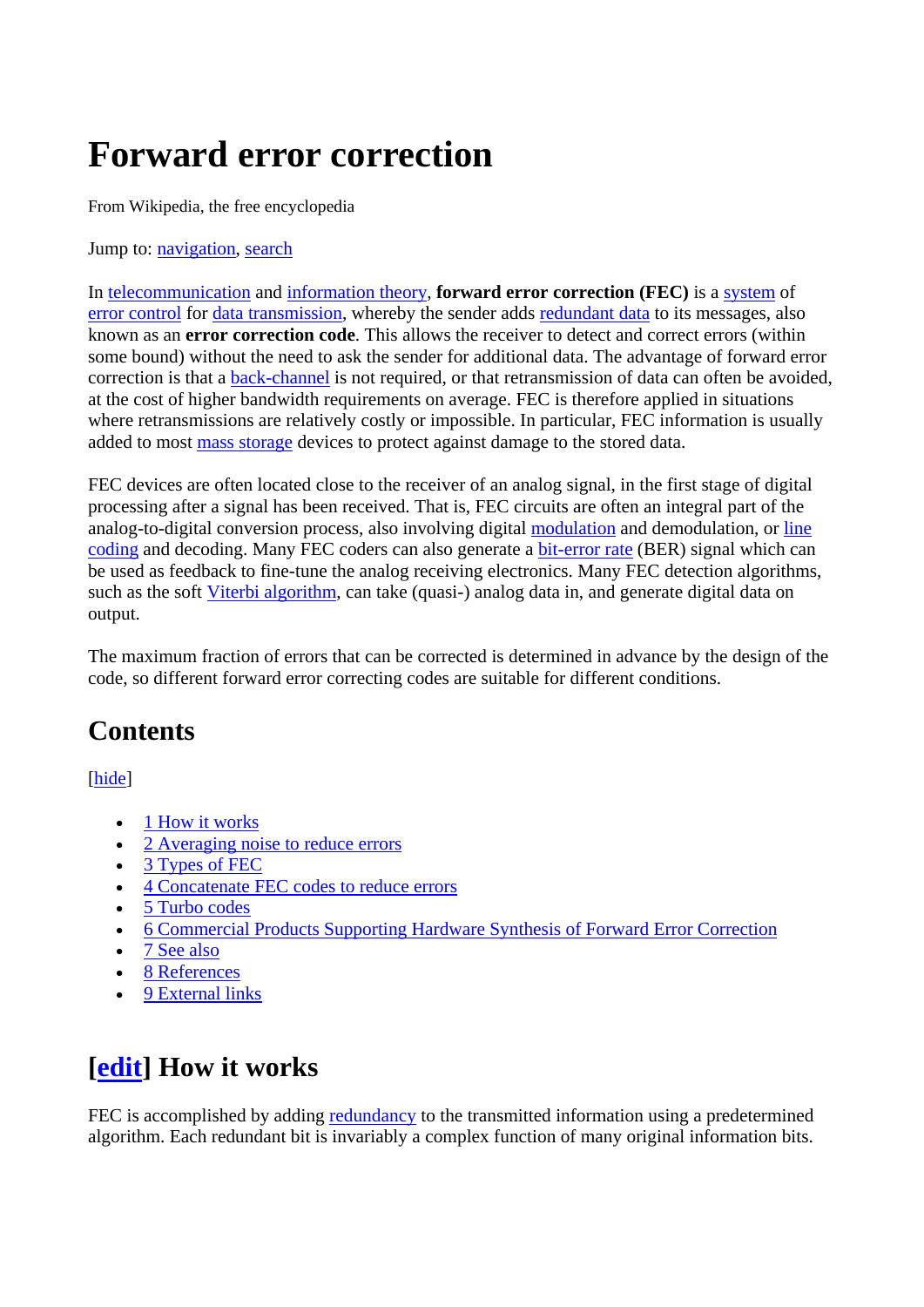The original information may or may not appear in the encoded output; codes that include the unmodified input in the output are **systematic**, while those that do not are **nonsystematic**.

An extremely simple example would be an analog to digital converter that samples three bits of signal strength data for every bit of transmitted data. If the three samples are mostly zero, the transmitted bit was probably a zero, and if three samples are mostly one, the transmitted bit was probably a one. The simplest example of error correction is for the receiver to assume the correct output is given by the most frequently occurring value in each group of three.

| <b>Triplet received</b> Interpreted as |          |
|----------------------------------------|----------|
| 000                                    | $\Omega$ |
| 001                                    | $\theta$ |
| 010                                    | $\Omega$ |
| 100                                    | $\Omega$ |
| 111                                    | 1        |
| 110                                    | 1        |
| 101                                    | 1        |
| 011                                    | 1        |

This allows an error in any one of the three samples to be corrected by "democratic voting". This is a highly inefficient FEC, and in practice would not work very well, but it does illustrate the principle. In practice, FEC codes typically examine the last several dozen, or even the last several hundred, previously received bits to determine how to decode the current small handful of bits (typically in groups of 2 to 8 bits).

Such [triple modular redundancy](http://en.wikipedia.org/wiki/Triple_modular_redundancy), the simplest form of forward error correction, is widely used.<sup>[citation</sup>] *[needed](http://en.wikipedia.org/wiki/Wikipedia:Citation_needed)*]

#### **[[edit\]](http://en.wikipedia.org/w/index.php?title=Forward_error_correction&action=edit§ion=2) Averaging noise to reduce errors**

FEC could be said to work by "averaging noise"; since each data bit affects many transmitted symbols, the corruption of some symbols by noise usually allows the original user data to be extracted from the other, uncorrupted received symbols that also depend on the same user data.

- Because of this "risk-pooling" effect, digital communication systems that use FEC tend to work well above a certain minimum [signal-to-noise ratio](http://en.wikipedia.org/wiki/Signal-to-noise_ratio) and not at all below it.
- This *all-or-nothing tendency* becomes more pronounced as stronger codes are used that more closely approach the theoretical limit imposed by the [Shannon limit](http://en.wikipedia.org/wiki/Shannon_limit).
- Interleaving FEC coded data can reduce the all or nothing properties of transmitted FEC codes. However, this method has limits. It is best used on narrowband data.

Most telecommunication systems used a fixed [channel code](http://en.wikipedia.org/wiki/Channel_code) designed to tolerate the expected worstcase bit error rate, and then fail to work at all if the bit error rate is ever worse. However, some systems adapt to the given channel error conditions: [hybrid automatic repeat-request](http://en.wikipedia.org/wiki/Hybrid_automatic_repeat-request) uses a fixed FEQ method as long as the FEQ can handle the error rate, then switches to ARQ when the error rate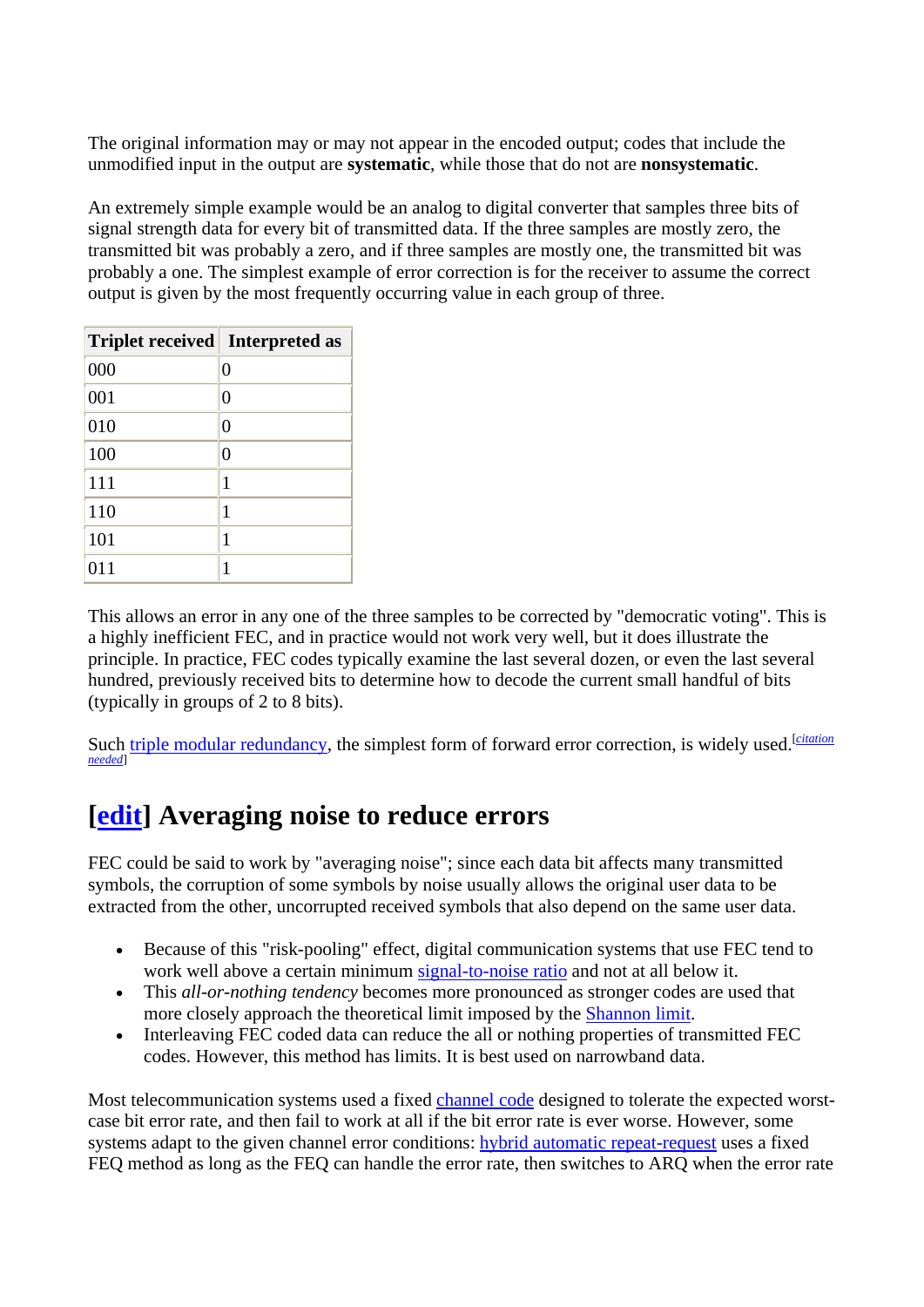gets too high; [adaptive modulation and coding](http://en.wikipedia.org/wiki/Adaptive_modulation_and_coding) uses a variety of FEQ rates, adding more errorcorrection bits per packet when there are higher error rates in the channel, or taking them out when they are not needed.

## **[[edit\]](http://en.wikipedia.org/w/index.php?title=Forward_error_correction&action=edit§ion=3) Types of FEC**

The two main categories of FEC are [block coding](http://en.wikipedia.org/wiki/Block_code) and [convolutional coding](http://en.wikipedia.org/wiki/Convolutional_code).

- Block codes work on fixed-size blocks (packets) of bits or symbols of predetermined size.
- Convolutional codes work on bit or symbol streams of arbitrary length.
- A convolutional code can be turned into a block code, if desired.
- Convolutional codes are most often decoded with the [Viterbi algorithm,](http://en.wikipedia.org/wiki/Viterbi_algorithm) though other algorithms are sometimes used.

There are many types of block codes, but the most notable is [Reed-Solomon coding](http://en.wikipedia.org/wiki/Reed-Solomon_error_correction) because of its widespread use on the [Compact disc,](http://en.wikipedia.org/wiki/Compact_disc) the [DVD](http://en.wikipedia.org/wiki/DVD), and in computer hard drives. [Golay](http://en.wikipedia.org/wiki/Golay_code), [BCH](http://en.wikipedia.org/wiki/BCH_code) and [Hamming](http://en.wikipedia.org/wiki/Hamming_code) codes are other examples of block codes.

Hamming ECC is commonly used to correct **NAND flash** memory errors *[citation needed](http://en.wikipedia.org/wiki/Wikipedia:Citation_needed)*]. This provides single-bit error correction and 2-bit error detection. Hamming codes are only suitable for more reliable [single level cell](http://en.wikipedia.org/wiki/Single_level_cell) (SLC) NAND. Denser [multi level cell](http://en.wikipedia.org/wiki/Multi_level_cell) (MLC) NAND requires stronger multi-bit correcting ECC such as BCH or Reed-Solomon<sup>[[dubious](http://en.wikipedia.org/wiki/Wikipedia:Disputed_statement) – [discuss](http://en.wikipedia.org/wiki/Talk:Forward_error_correction#Dubious)].</sup>

Nearly all block codes apply the algebraic properties of [finite fields.](http://en.wikipedia.org/wiki/Finite_field)

#### **[[edit\]](http://en.wikipedia.org/w/index.php?title=Forward_error_correction&action=edit§ion=4) Concatenate FEC codes to reduce errors**

Block and convolutional codes are frequently combined in **concatenated** coding schemes in which the convolutional code does most of the work and the block code (usually Reed-Solomon) "mops up" any errors made by the convolutional decoder.

• This has been standard practice in satellite and deep space communications since [Voyager 2](http://en.wikipedia.org/wiki/Voyager_program) first used the technique in its 1986 encounter with [Uranus](http://en.wikipedia.org/wiki/Uranus_(planet)).

#### **[[edit\]](http://en.wikipedia.org/w/index.php?title=Forward_error_correction&action=edit§ion=5) Turbo codes**

#### *Main article: [Turbo code](http://en.wikipedia.org/wiki/Turbo_code)*

The most recent (early 1990s) development in error correction is [turbo coding,](http://en.wikipedia.org/wiki/Turbo_code) a scheme that combines two or more relatively simple convolutional codes and an [interleaver](http://en.wikipedia.org/wiki/Interleaving) to produce a block code that can perform to within a fraction of a decibel of the [Shannon limit.](http://en.wikipedia.org/wiki/Shannon_limit)

• One of the earliest commercial applications of turbo coding was the [CDMA2000 1x](http://en.wikipedia.org/wiki/CDMA2000) (TIA IS-2000) digital cellular technology developed by [Qualcomm](http://en.wikipedia.org/wiki/Qualcomm) and sold by [Verizon Wireless,](http://en.wikipedia.org/wiki/Verizon_Wireless) [Sprint](http://en.wikipedia.org/wiki/Sprint_Nextel), and other carriers.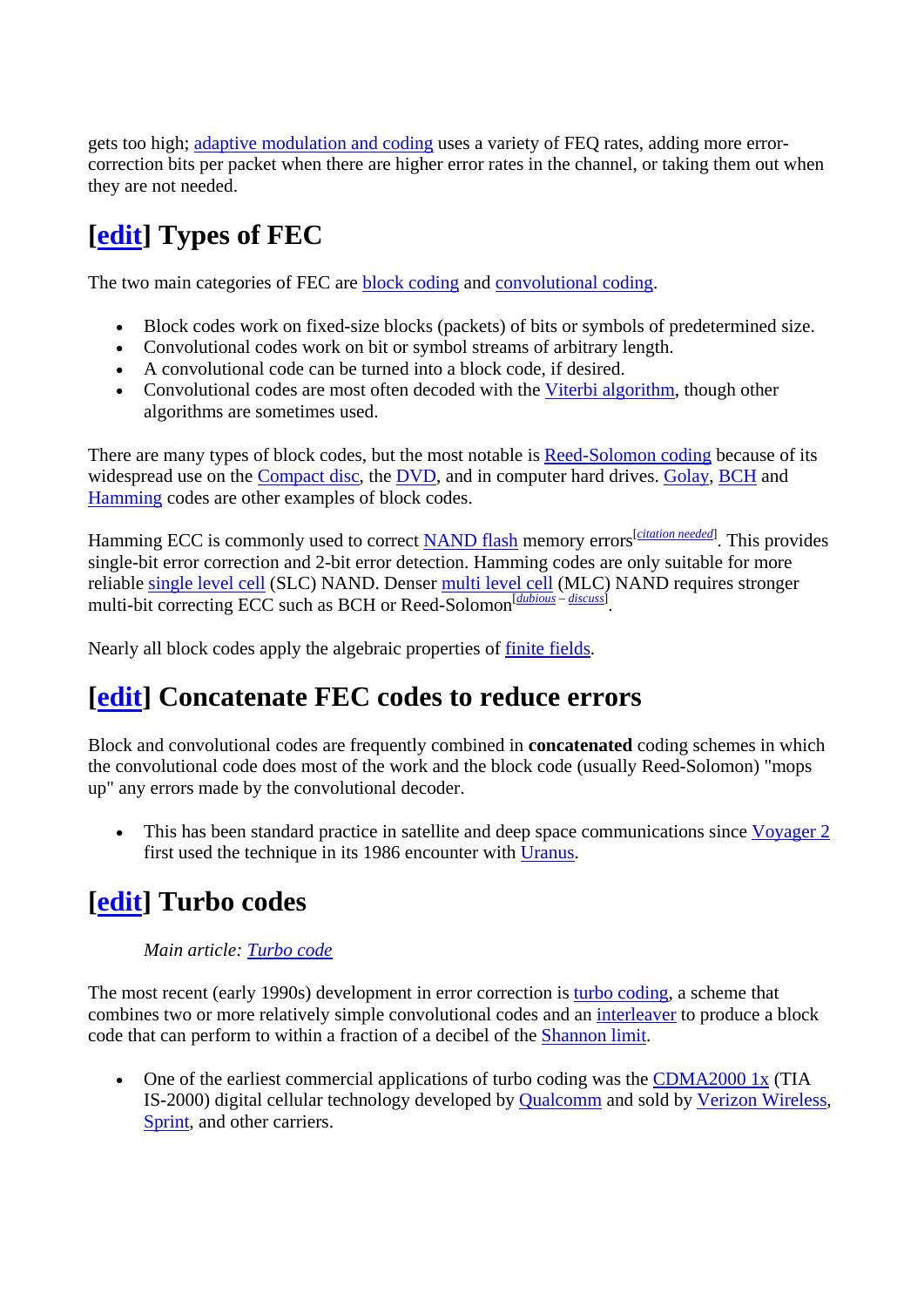• The evolution of CDMA2000 1x specifically for Internet access, [1xEV-DO](http://en.wikipedia.org/wiki/Evolution-Data_Optimized) (TIA IS-856), also uses turbo coding. Like 1x, EV-DO was developed by [Qualcomm](http://en.wikipedia.org/wiki/Qualcomm) and is sold by [Verizon Wireless](http://en.wikipedia.org/wiki/Verizon_Wireless), [Sprint,](http://en.wikipedia.org/wiki/Sprint_Nextel) and other carriers (Verizon's marketing name for 1xEV-DO is *Broadband Access*, Sprint's consumer and business marketing names for 1xEV-DO are *Power Vision* and *Mobile Broadband*, respectively.).

#### **[[edit\]](http://en.wikipedia.org/w/index.php?title=Forward_error_correction&action=edit§ion=6) Commercial Products Supporting Hardware Synthesis of Forward Error Correction**

- [Mentor Graphics](http://en.wikipedia.org/wiki/Mentor_Graphics) [Catapult C](http://en.wikipedia.org/w/index.php?title=Catapult_C&action=edit&redlink=1)
- [Mathworks](http://en.wikipedia.org/wiki/Mathworks)
- [Forte Design](http://en.wikipedia.org/wiki/Forte_Design)

#### **[[edit\]](http://en.wikipedia.org/w/index.php?title=Forward_error_correction&action=edit§ion=7) See also**

• [Low-density parity-check code](http://en.wikipedia.org/wiki/Low-density_parity-check_code) 

#### **[[edit\]](http://en.wikipedia.org/w/index.php?title=Forward_error_correction&action=edit§ion=8) References**

- Clark, George C., Jr., and J. Bibb Cain. *Error-Correction Coding for Digital Communications*. New York: Plenum Press, 1981. [ISBN 0-306-40615-2.](http://en.wikipedia.org/wiki/Special:BookSources/0306406152)
- Lin, Shu, and Daniel J. Costello, Jr. "Error Control Coding: Fundamentals and Applications". Englewood Cliffs, N.J.: Prentice-Hall, 1983. [ISBN 0-13-283796-X.](http://en.wikipedia.org/wiki/Special:BookSources/013283796X)
- Mackenzie, Dana. "Communication speed nears terminal velocity". *New Scientist* 187.2507 ([9 July](http://en.wikipedia.org/wiki/July_9) [2005\)](http://en.wikipedia.org/wiki/2005): 38–41. ISSN 0262-4079.
- Wicker, Stephen B. *Error Control Systems for Digital Communication and Storage*. Englewood Cliffs, N.J.: Prentice-Hall, 1995. [ISBN 0-13-200809-2.](http://en.wikipedia.org/wiki/Special:BookSources/0132008092)
- Wilson, Stephen G. *Digital Modulation and Coding*, Englewood Cliffs, N.J.: Prentice-Hall, 1996. [ISBN 0-13-210071-1](http://en.wikipedia.org/wiki/Special:BookSources/0132100711).
- ["Error Correction Code in Single Level Cell NAND Flash memories"](http://www.st.com/stonline/products/literature/an/10123.htm) 16/02/2007
- United States Patent 6041001 "Method of increasing data reliability of a flash memory [device without compromising compatibility"](http://www.patentstorm.us/patents/6041001.html)
- United States Patent 7187583 "Method for reducing data error when flash memory storage [device using copy back command"](http://www.freepatentsonline.com/7187583.html)

### **[[edit\]](http://en.wikipedia.org/w/index.php?title=Forward_error_correction&action=edit§ion=9) External links**

- ["Forward Error-Correction Coding"](http://www.aero.org/publications/crosslink/winter2002/04.html). *Crosslink The Aerospace Corporation magazine of advances in aerospace technology*. The Aerospace Corporation. Volume 3, Number 1 (Winter 2001/2002). [http://www.aero.org/publications/crosslink/winter2002/04.html.](http://www.aero.org/publications/crosslink/winter2002/04.html) Retrieved on 2006-03-05.
- ["How Forward Error-Correcting Codes Work"](http://www.aero.org/publications/crosslink/winter2002/04_sidebar1.html). *Crosslink The Aerospace Corporation magazine of advances in aerospace technology*. The Aerospace Corporation. [http://www.aero.org/publications/crosslink/winter2002/04\\_sidebar1.html.](http://www.aero.org/publications/crosslink/winter2002/04_sidebar1.html) Retrieved on 2006-03-05.